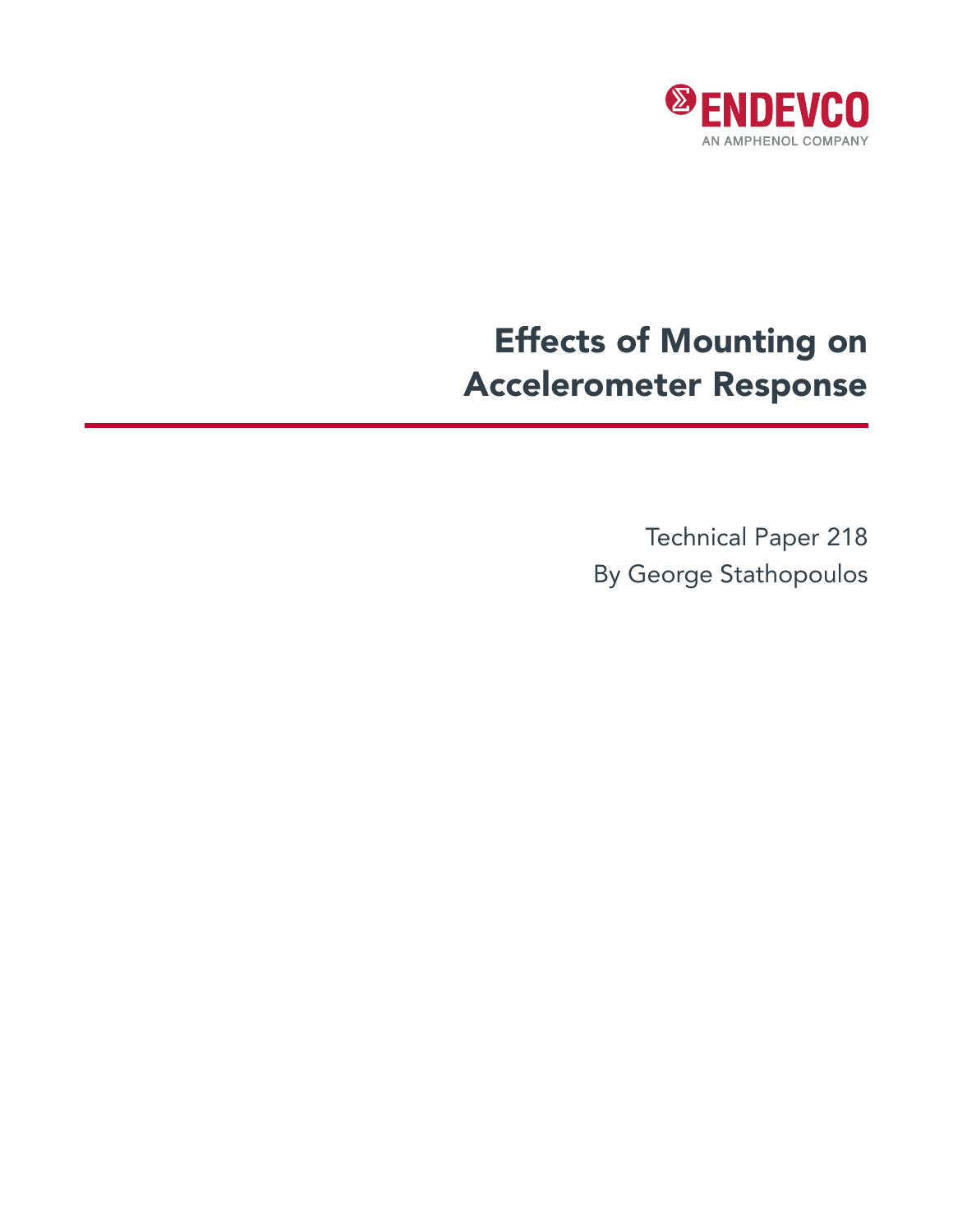*Chiel, Environmenlol Simulolion Div. U.* S. *Novo/ Ordnance Lob.*  **White Oak** Silver Spring, Md.



In the many words that have been written about accelerometers *the mounting aspect has been mentioned only lightly. If the mounting is not given careful consideration, however, the response may be severely distorted. In extreme* **cases,** *the readings may even be worthless.* 

# **Effects of Mounting on Accelerometer Response**

**ACCELEROMETERS have received widespread edi-**A torial coverage. However, one aspect in their **application has been explored only lightly. It is the effect of the mount on which the accelerometer is fastened. Under some conditions the mount responds so that the accelerometer response faithfully reproduces the input acceleration. \_Under other conditions the mount distorts the accelerometer response, making the recording worthless.** 

**Except for a few instances, in which the shock motion of a body can be studied by direct comparison of its position with respect to a stationary reference, most of the shock measurements are made with ac-**Fig. 1: Almost all accelerometers are like the one shown here. **The basic equations associated with this unit are listed below.** 



**celerometers mounted on the body under study. The accelerometer may be an electromechanical type which converts its response into an electrical signal. Or, it**  may be a strictly mechanical type which scribes its **intelligence on a rotating surface or on a stationary surface, in which case only the peak response is ob**tained. In either case, almost all the pickups are **single-degree-of.freedom systems (Fig. 1). Their per• formance can be determined from the differential equation:** 

$$
\ddot{x} + 2 \xi \omega \dot{x} + \omega^2 x = - a(t) \qquad (1)
$$

**Many types of pickups such as the piezoelectric, bonded strain gages, and the mechanical gages do not employ damping. Others such as the unbonded strain gage, do, but find it difficult to provide effective damping in the high shock range. In these instances Eq. 1 reduces to:** 

$$
\ddot{x} + \omega^2 x = - a(t) \tag{2}
$$

**The remarks in the remainder of this article are devoted to the pickups whose motion is described by Eq. 2.** 

#### *Basic Equation and Solution*

**Eqs. 1 and 2 have been studied by many authors. Refs. 1 and 2 are two of the more complete works in this field. In applying the results of these works, it is tacitly\_ assumed that the structure on which the accelerometer was mounted faithfully transmitted the shock input to the accelerometer. This assumption is not valid for all loading situations. This can be seen by considering the case when the natural period of the plate is longer than the rise time of the input pulse. Here, the plate does not have a frequency response high enough to follow the input pulse and, hence, dis-**

**Reprinted from ELECTRONIC INDUSTRIES • May <sup>1962</sup> Copyright by CHILTON CO. • Chestnut and 56th Sts. • Philadelphia 39, Pa.**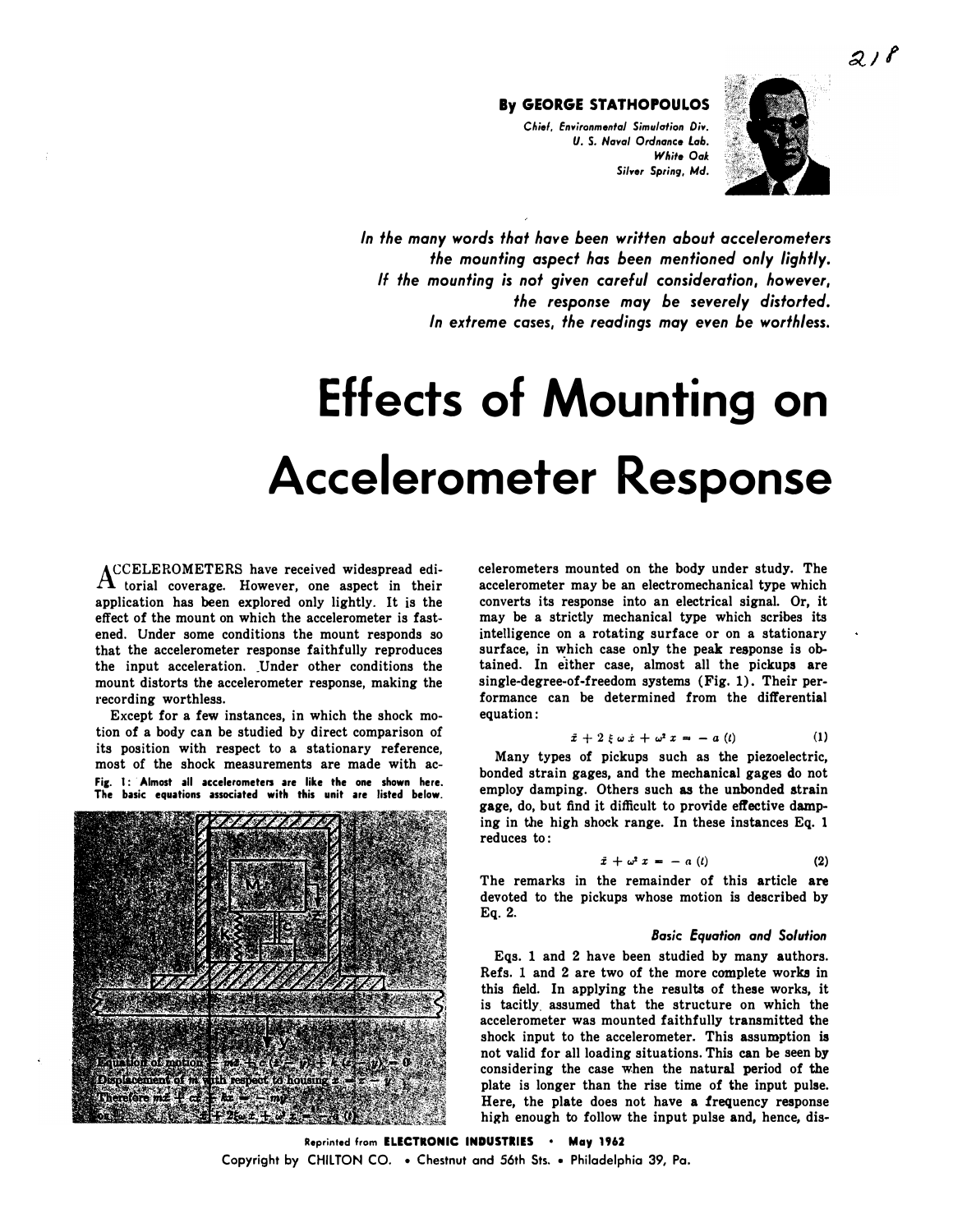

**Accelerometer Mountings** 

torts it. Since the accelerometer is mounted to the plate, it can only respond to the motion of the plate. Therefore, it cannot give an accurate indication of the input shock. However, knowing the characteristics of the accelerometer mount, as well as the accelerometer, we can determine, with some degree of accuracy, the actual input to the structure under study.

A typical application is given in Fig. 2. For many situations the equivalent mechanical system is given by Fig. 3. The resulting equations of motion are:

$$
m_{m} \ddot{x}_{m} + (k_{m} + k_{a}) x_{m} - k_{a} x_{a} = k_{m} y
$$
  
- k<sub>a</sub> x<sub>m</sub> + m<sub>a</sub> \ddot{x}\_{a} + k\_{a} x\_{a} = 0 (3)

The response of the accelerometer is the displacement of its mass,  $x_a$ , relative to its housing. In the case under study, the housing is firmly attached to the plate. Therefore, the accelerometer response,  $x$ , is given by:

$$
x = x_a - x_m
$$

The acceleration indicated by the accelerometer in Laplace form is:

$$
\bar{u}_{a} = -\omega_{a}^{2} \bar{x} =
$$
\n
$$
p' + \left[\omega_{m}^{2} + \omega_{a}^{2} \left(1 + \frac{m_{a}}{m_{m}}\right)\right] p^{2} + \omega_{a}^{2} \omega_{m}^{2}
$$
\n(4)

In all practical cases with which we are concerned

Fig. 4: A half-sine pulse input with the associated math.



Fig. 2 (1.): Sketch illustrates a typical accelerometer application.



 $\zeta$ 

in acceleration measurements, the ratio  $m_a/m_m$  is very small. (Some of the newer piezoelectric pickups weigh only a few grams.) For the case under study, assume that this ratio is 0.01.

In order to study Eq. 4, it is necessary to assume an input acceleration. A pulse that has proven quite useful is the half-sine pulse shown in Fig. 4. The time solution to Eq. 4 is:

$$
a_{a} = \frac{A \omega_{m} \omega_{a} \omega_{i}}{(\omega_{i}^{2} - \omega_{m}^{2}) (\omega_{a}^{2} - \omega_{m}^{2}) (\omega_{i}^{2} - \omega_{a}^{2})}
$$
\n
$$
\left[\frac{\omega_{i}^{2} - \omega_{a}^{2}}{\omega_{m}} \sin \omega_{m} t + \frac{\omega_{a}^{2} - \omega_{m}^{2}}{\omega_{i}} \sin \omega_{i} t - \frac{\omega_{i}^{2} - \omega_{m}^{2}}{\omega_{a}} \sin \omega_{i} t\right]
$$
\n
$$
f(t) = \frac{\tau_{i}}{2}
$$
\n
$$
a_{a} = \frac{A \omega_{m}^{2} \omega_{a}^{2} \omega_{i}}{(\omega_{i}^{2} - \omega_{m}^{2}) (\omega_{a}^{2} - \omega_{m}^{2}) (\omega_{i}^{2} - \omega_{a}^{2})}
$$
\n
$$
\left[\frac{\omega_{i}^{2} - \omega_{a}^{2}}{\omega_{m}} \left\{ \sin \omega_{m} t + \sin \omega_{m} \left( t - \frac{\tau_{i}}{2} \right) \right\} - \frac{\omega_{i}^{2} - \omega_{m}^{2}}{\omega_{a}} \left\{ \sin \omega_{a} t + \sin \omega_{a} \left( t - \frac{\tau_{i}}{2} \right) \right\} \right] (6)
$$

#### Interpretation of Results

At first glance Eq. 5 and 6 appear hopelessly complex. However, by taking limiting cases some insight into the behavior of the system can be obtained. Table 1 presents this study.



Fig. 5: Input acceleration is reproduced for cases a. 1 & b. 1.

ELECTRONIC INDUSTRIES . **May 1962**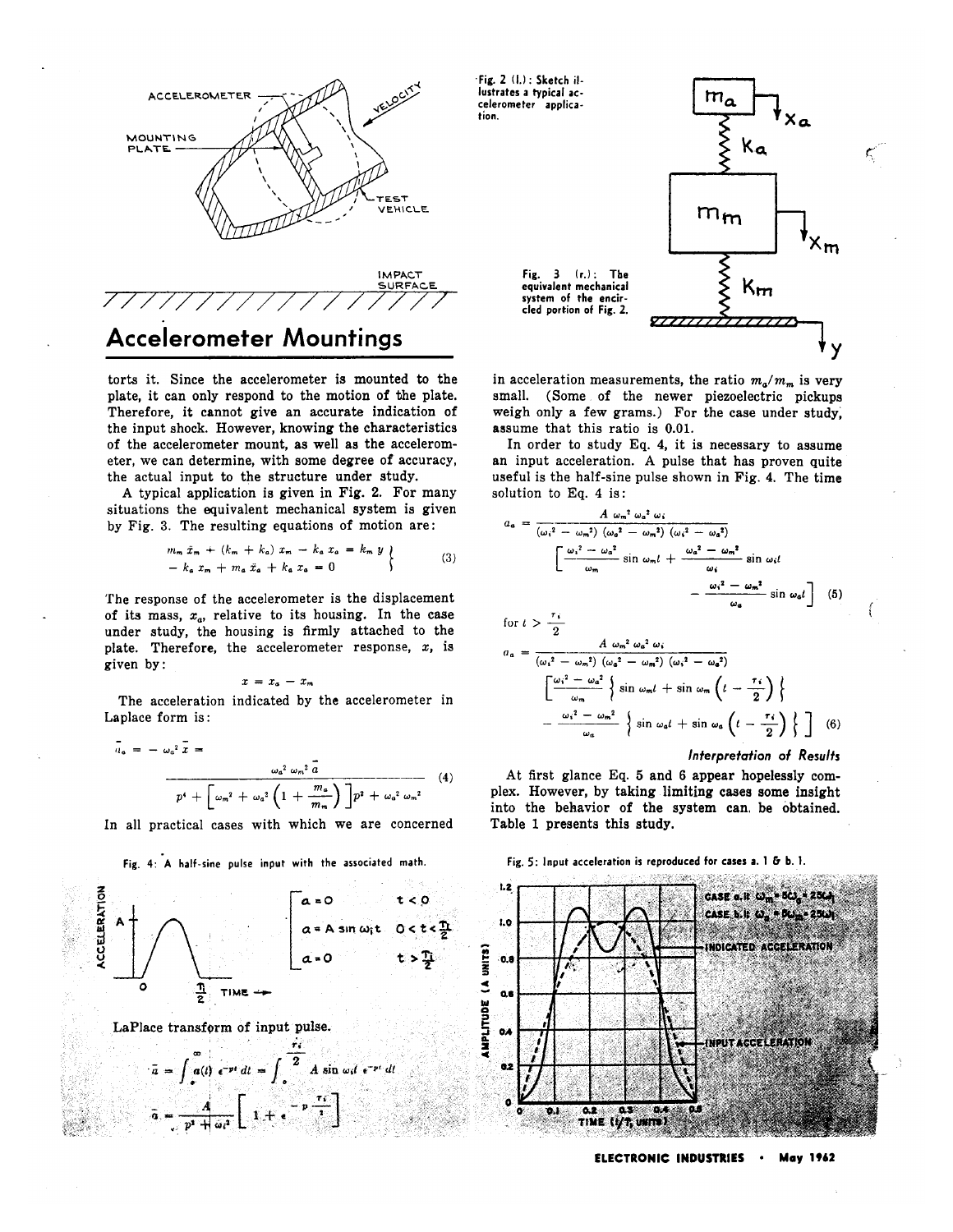In establishing the relationships of Table 1 it was necessary to assume that one of the 3 frequencies involved was considerably higher than the other two and, in turn, a second frequency was considerably higher than the third, *i.e.*,

#### $\omega_1$  > >  $\omega_2$  > >  $\omega_3$ , or  $n_1 = k_1 \omega_2 = k_2 \omega_3$

where  $k_1$  and  $k_2$  are large positive numbers and  $k_2 >> k_1$ . Several calculations were made using Eq. 5 and 6 with the arbitrarily chosen parameters of  $k_1 = 5$  and  $k_2 = 25$ . The values were chosen smaller than the above assumptions to determine the variations produced. The results are shown in Table 2.

Plots of the above cases are presented in Figs. 5 through 7. The situations considered are related to realistic conditions in Table 3.

From Table 2 we see that for the a.2 and b.2 cases, the frequency restrictions are not as severe as indicated by the analysis. For the frequency conditions chosen, the indicated velocity changes were within peak acceleration was 8% greater than the actual, and the resulting pulse shape was considerably distorted (Fig. 5). For cases c.1 and c.2, the indicated velocity change was  $6\%$  greater than that indicated by the analysis.

#### **Concluding Remarks**

CASE c.l:  $\omega_i$  =  $5\omega_a$  =  $25\omega_a$ 

CASE c.2: Wi\* 50g 250g

From the preceding analysis, we see that the effect of the mount is very important. It must be considered in planning and analyzing shock measurements. As a minimum effort, the important frequencies of the mounting surfaces should be determined from either shock or vibration inputs. Before complete quantitative analyses on the effects of the mounting can be made, a large number of numerical solutions to Eq. 5 and 6 are required. The effects of different pulse shapes also should be determined.



|          |                                  | o avpav                                   |                            | *********************************                                                 |
|----------|----------------------------------|-------------------------------------------|----------------------------|-----------------------------------------------------------------------------------|
| a.1      | $\omega_m > \omega_a > \omega_i$ | $a_a = A \sin \omega_i t$                 | $0 < t < \frac{\tau_i}{2}$ | Input reproduced exactly.                                                         |
|          |                                  | $a_{\bullet} = 0$                         | $t > \frac{\pi}{2}$        |                                                                                   |
| a.2      | $\omega_m > \omega_i > \omega_a$ | $a_a$ is very small                       | $0 < t < \frac{\tau_i}{2}$ | Max. indicated acceleration divided by<br>accelerometer natural frequency equals  |
|          |                                  | $(a_a)_{\text{max.}} = \omega_a \Delta V$ | $t > \frac{\tau_{1}}{2}$   | velocity change of input pulse.                                                   |
| b.1      | $\omega_a > \omega_m > \omega_i$ | $a_a = A \sin \omega_i t$                 | $0 < t < \frac{\tau_i}{2}$ | Input reproduced exactly.                                                         |
|          |                                  | $a_a = 0$                                 | $t > \frac{\tau_1}{2}$     |                                                                                   |
| b.2      | $\omega_a > \omega_i > \omega_m$ | $a_a$ is very small                       | $0 < t < \frac{\tau_i}{2}$ | Max. indicated acceleration divided by<br>plate circular natural frequency equals |
|          |                                  | $(a_a)_{\text{max.}} = \omega_m \Delta V$ | $t > \frac{\tau_i}{2}$     | velocity change of input pulse.                                                   |
| c.1      | $\omega_i > \omega_a > \omega_m$ | $a_a$ is very small                       | $0 < t < \frac{\tau_i}{2}$ | Same as b.2.                                                                      |
|          |                                  | $(a_a)_{\text{max.}} = \omega_m \Delta V$ | $t > \frac{\tau_i}{2}$     |                                                                                   |
| $^{c.2}$ | $\omega_i > \omega_m > \omega_a$ | $a_a$ is very small                       | $0 < t < \frac{\tau_i}{2}$ | Same as a.2.                                                                      |
|          |                                  | $(a_a)_{\text{max.}} = \omega_a \Delta V$ |                            |                                                                                   |

ELECTRONIC INDUSTRIES . **May 1962** 

 $\sqrt{2}$ 

€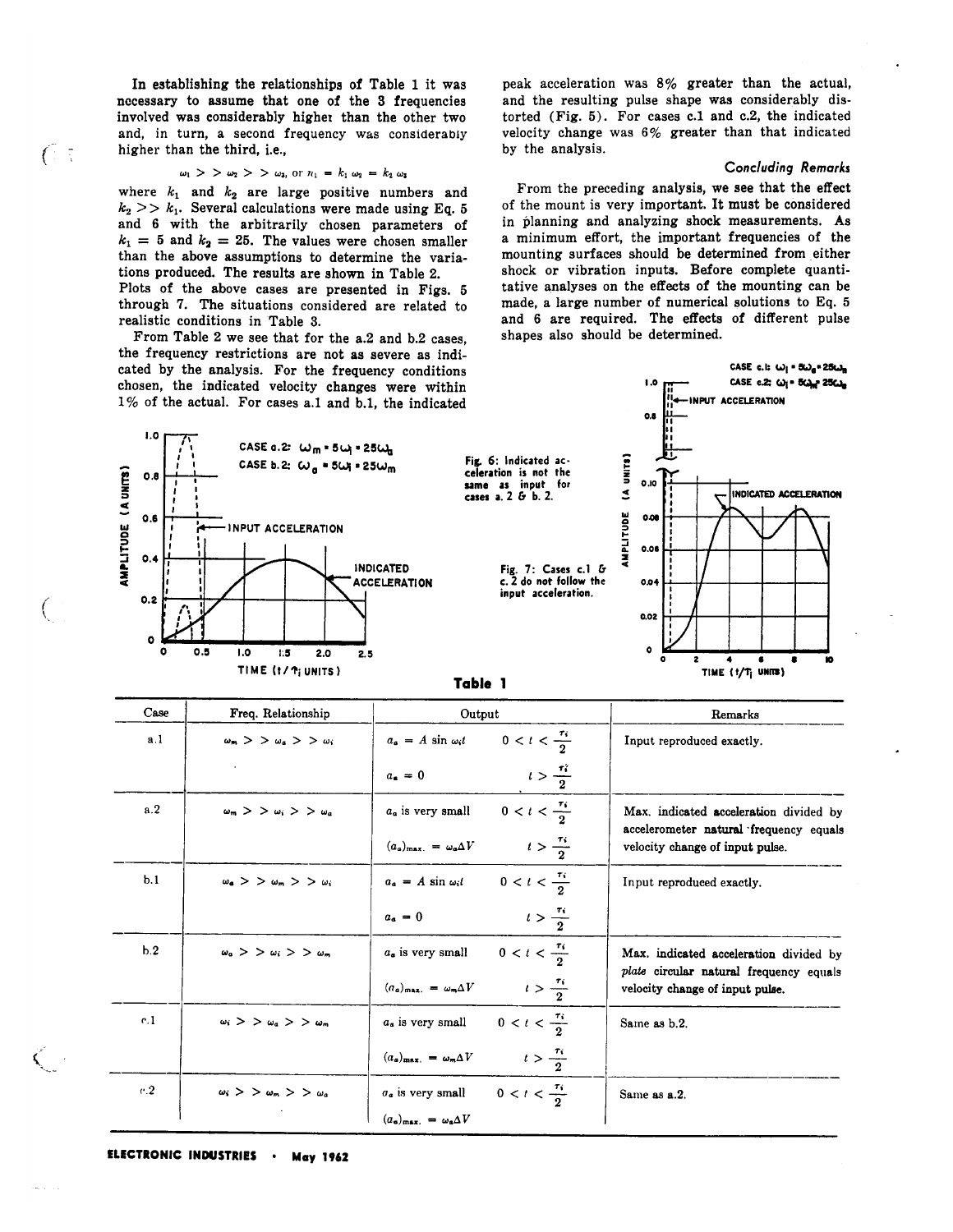

simple systems to the shock motion (Fig. 30). Examination of Figures 28 and 29 shows that the

Figure 30. Shock spectrum of: (a) a half sine pulse of period T, and (b) a terminal peak sawtooth of period T (after Lowe).

response of a system during application of a shock may differ considerably from the residual motion after the shock input has ended. Because of this, it is customary to consider the primary spectrum (response during shock input) and the residual spectrum (response after shock input) separately. The primary spectrum defines a response that always has the same direction as the applied acceleration, while the residual spectrum defines peak acceleration in both directions. The residual spectrum is important not only in providing more information about dynamic loading, but because it also indicates the fatigue loading due to flexural motion. In view of this, it can be seen that a shock test that provides a flat response in both the primary and residual spectra would be highly desirable. Such a test would be equally severe in the loading it imposes on all equipments tested, regardless of their natural frequencies. Further, a spectrum that rises smoothly to about 100 Hz and is flat for all higher frequencies is a very good average of the shocks actually encountered in transporting and handling equipment. A terminal peak sawtooth acceleration pulse exhibits a spectrum of this type. In addition, the primary and residual spectra are almost equal (Fig. 30b).

Shock spectra can be used to compare intensities of different shocks and are directly applicable to several dynamic design techniques, and the numbers quoted correlate better with the damage potential of the related shock. The difficult job of placing tolerances on pulse shapes is avoided and tests can be conducted that compare very well with actual field conditions. One of its great values is that it permits useful analysis of complex shock. It should be remembered that the shock spectrum tells what a shock does, not what it is.

 $\mathcal{L}$ 



### **ENDEVCO PRODUCTS RELATED TO THIS ARTICLE**



#### **Model 2270 Primary Standard Accelerometer**

The Model 2270 Accelerometer Standard is a combination accelerometer and calibration fixture for performing comparison calibration on other accelerometers. Extremely high stability is achieved by use of Piezite® Type P-10 crystal element. When calibrated by the reciprocity method, an absolute calibration, the error in sensitivity of the Model 2270 is  $\pm 0.5\%$ at 100 Hz. Adapters provide for mounting test accelerometers with a variety of stud sizes. Calibration ranges are 5 Hz to 10,000 Hz and 0.2 g to 10,000 g.



#### **Model 2271A and 2275** Precision Isobase® **Accelerometers**

The Models 2271A and 2275 piezoelectric accelerometers feature extremely low output sensitivity to strain or the bending of their mounting surface. Their wide and useful dynamic characteristics of 2 Hz to 5500 Hz and 0 to 10,000 g permit them to be used for most shock and vibration measurements. Transverse sensitivity is very low, 2% maximum. Flat charge-temperature response, ±3% nominal, over the range of -300°F. to +500°F., is achieved with Piezite® Type P-10 crystal material.